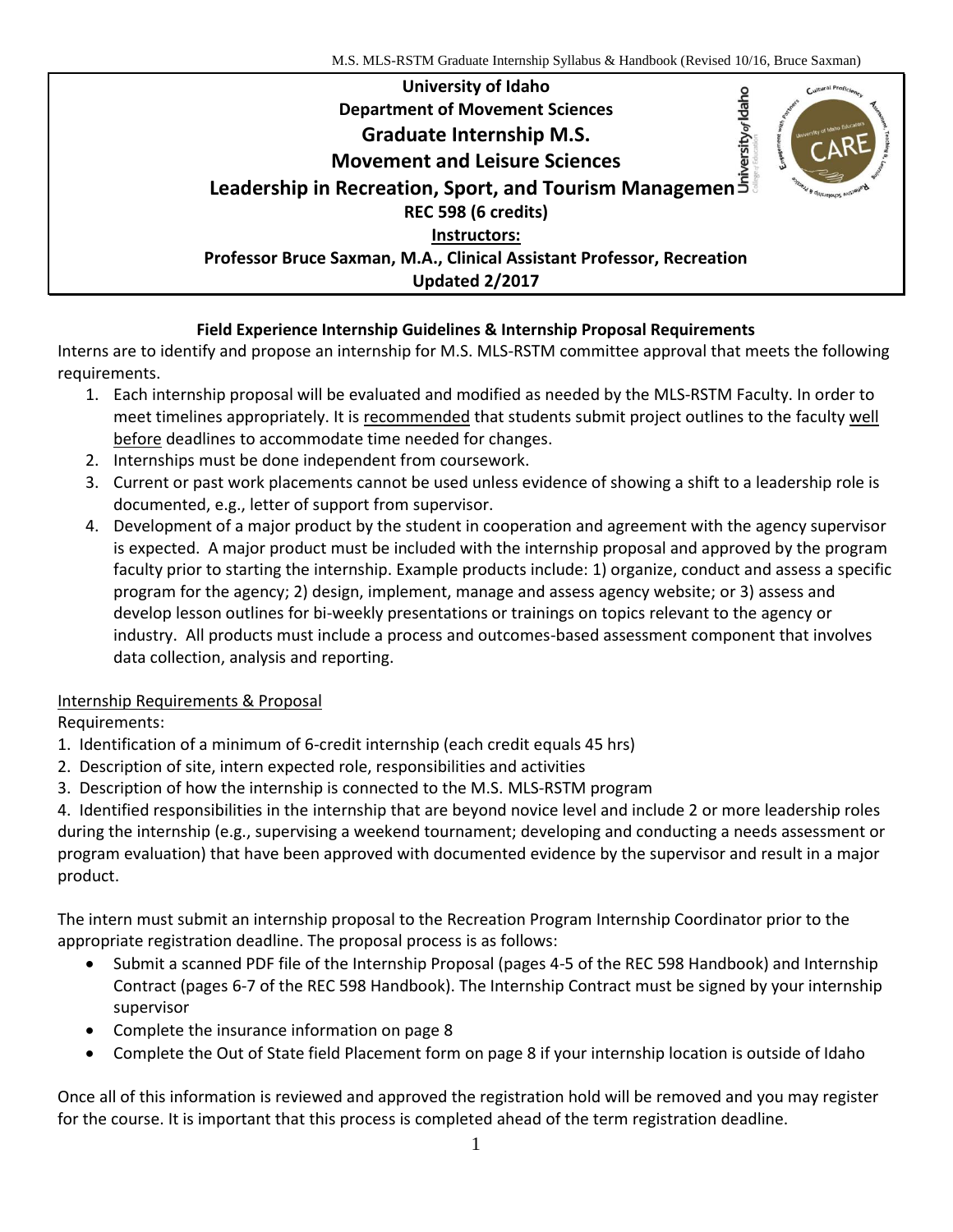# **GRADUATE INTERNSHIP HANDBOOK**

| <b>Course</b><br><b>Description</b> | The internship is intended to provide students with experiences in an agency<br>setting relevant to the student's professional interests. The exact nature and<br>setting may vary according to the situation. The program is experiential and<br>the outcomes will vary with each individual |  |  |  |  |
|-------------------------------------|-----------------------------------------------------------------------------------------------------------------------------------------------------------------------------------------------------------------------------------------------------------------------------------------------|--|--|--|--|
| Course                              | The objectives of the internship are that the student demonstrate:                                                                                                                                                                                                                            |  |  |  |  |
| <b>Objectives</b>                   |                                                                                                                                                                                                                                                                                               |  |  |  |  |
|                                     | Professionalism:<br>I.                                                                                                                                                                                                                                                                        |  |  |  |  |
|                                     | To assist agencies in the creation of knowledge and to improve the<br>$\bullet$<br>working environment in a capacity that is consistent with the agency<br>mission.                                                                                                                           |  |  |  |  |
|                                     | To become familiar with the administration, supervision, and day-to-<br>$\bullet$<br>day operations of the facility and programs in which they are working.<br>To work under supervisory personnel and follow designated guidelines<br>$\bullet$<br>and conditions prescribed.                |  |  |  |  |
|                                     | To become more aware of current issues and trends in your field of<br>interest.                                                                                                                                                                                                               |  |  |  |  |
|                                     | To network and collaborate with entities who seek to achieve common<br>٠<br>goals.                                                                                                                                                                                                            |  |  |  |  |
|                                     | Application of Learning:<br>ΙΙ.                                                                                                                                                                                                                                                               |  |  |  |  |
|                                     | To apply academic training to real world settings with hands on<br>projects.                                                                                                                                                                                                                  |  |  |  |  |
|                                     | Ш.<br>Evaluation and assessment:<br>Demonstrate ability to apply research skills.<br>To evaluate own strengths and weaknesses within their respective<br>٠<br>field.                                                                                                                          |  |  |  |  |

| Late work                    | It is your responsibility to stay on top of the assignments for this course. You will<br>submit your work by the due dates that you noted when you submitted the contract.<br>Items that are late will be scored at 50%; work that is significantly late will not be<br>accepted and will earn zero.                                                                                                         |
|------------------------------|--------------------------------------------------------------------------------------------------------------------------------------------------------------------------------------------------------------------------------------------------------------------------------------------------------------------------------------------------------------------------------------------------------------|
| Contact                      | It is your responsibility to stay in contact with your supervisor and to communicate<br>with any site visitor. To do this you must check your school email and Blackboard<br>regularly. If internet access will be an issue for you and would affect your submission of<br>work or your communication, you must notify the REC 598 course instructor to work<br>out alternative options as soon as possible. |
| Submission of<br><b>Work</b> | Blackboard will be used for the submission of your assignments unless otherwise<br>noted.                                                                                                                                                                                                                                                                                                                    |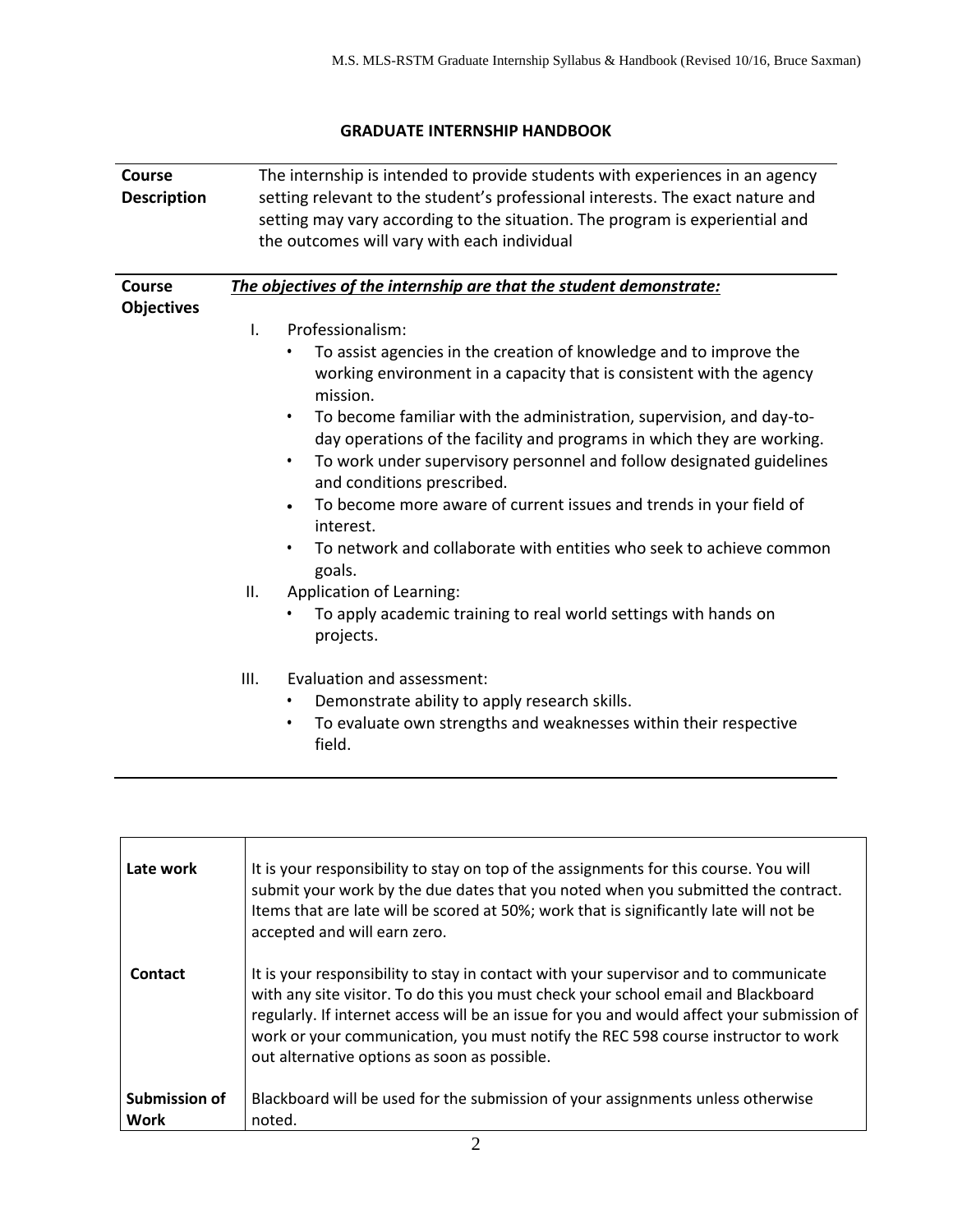| I | . .<br>I |    |    |   |
|---|----------|----|----|---|
|   |          |    |    |   |
|   |          |    |    |   |
|   |          |    | ۰. | I |
| × |          | ۰. | ۰, |   |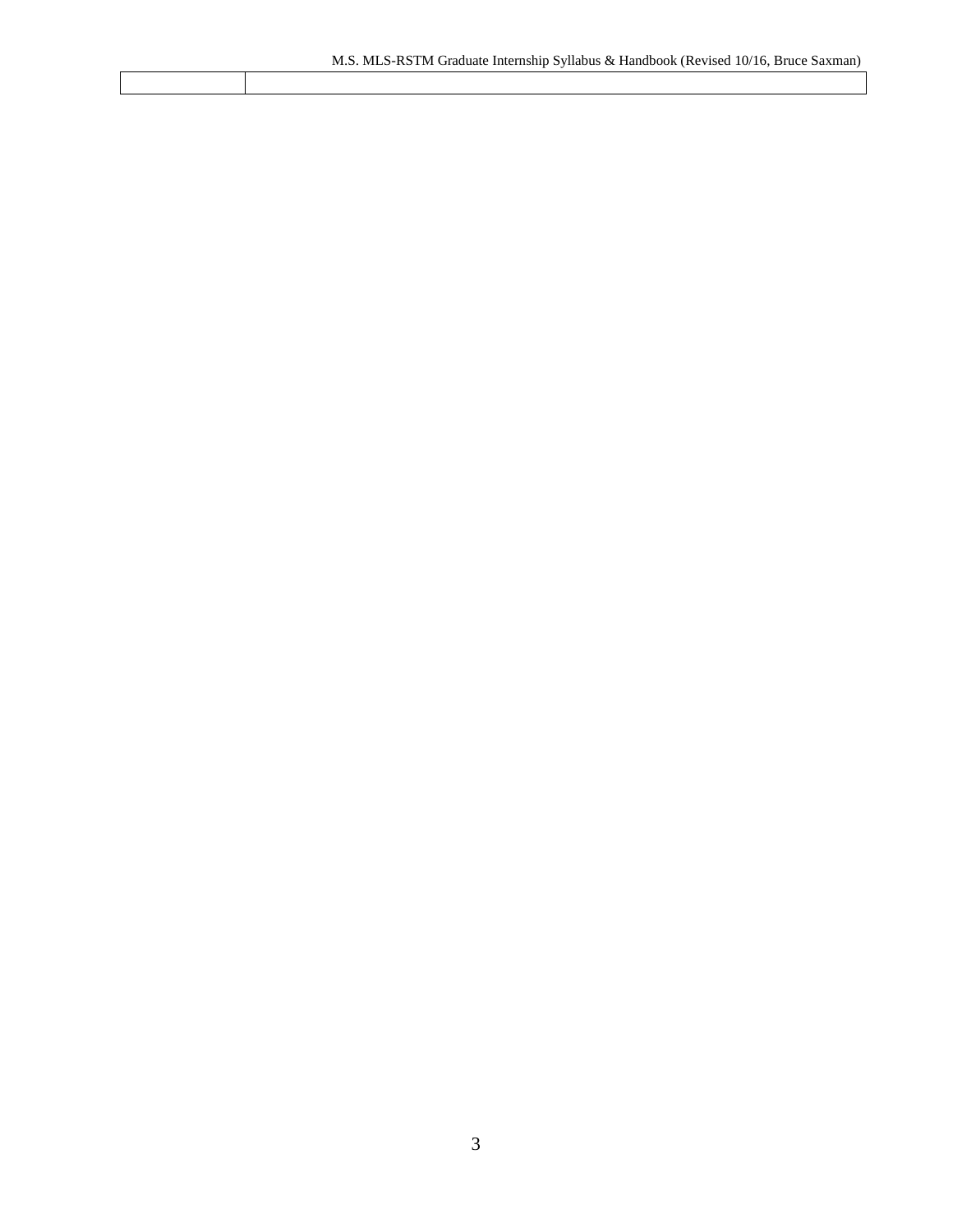# **GRADUATE INTERNSHIP INFORMATION**

| <b>Student Name</b>          |                                                          |                                             |                 |
|------------------------------|----------------------------------------------------------|---------------------------------------------|-----------------|
| <b>Number of Credits</b>     |                                                          | <b>Total Hours Required</b>                 |                 |
| <b>Internship Start Date</b> |                                                          | <b>Internship End Date</b>                  |                 |
| <b>Name of Agency</b>        |                                                          |                                             |                 |
| <b>Agency Director</b>       |                                                          |                                             |                 |
| <b>Agency Address/City</b>   |                                                          |                                             |                 |
| <b>Agency E-Mail</b>         |                                                          | Agency Phone -                              |                 |
| <b>Student Address</b>       |                                                          |                                             |                 |
| <b>Best Time to Call</b>     |                                                          |                                             |                 |
| <b>Student E-Mail</b>        |                                                          | <b>Student Phone -</b>                      |                 |
|                              |                                                          | <b>INTERNSHIP DEADLINES</b>                 |                 |
| <b>DATE DUE</b>              |                                                          | <b>ASSIGNMENT</b>                           | <b>DATE</b>     |
|                              |                                                          |                                             | <b>RECEIVED</b> |
| <b>Prior to Start</b>        |                                                          | <b>Internship Proposal</b>                  |                 |
| Date                         |                                                          |                                             |                 |
| <b>Prior to Start</b>        | <b>Graduate Internship Information (this form)</b>       |                                             |                 |
| Date                         |                                                          |                                             |                 |
| <b>Prior to Start</b>        | <b>RECREATION INTERNSHIP CONTRACT</b>                    |                                             |                 |
| Date                         |                                                          |                                             |                 |
| <b>Prior to Start</b>        | <b>STUDENT INSURANCE REQUEST FORM</b>                    |                                             |                 |
| Date                         |                                                          |                                             |                 |
| Prior to Start               | <b>MVSC Waiver Form and Out of State Field Placement</b> |                                             |                 |
| Date                         | form                                                     |                                             |                 |
| On-going                     |                                                          | Bi-Weekly (Every Two Weeks) Online Blogs of | On-going        |
|                              |                                                          | <b>Internship Experience</b>                |                 |
|                              |                                                          | #1 - Goals, Objectives and Orientation      |                 |
|                              |                                                          | #2 - Midway Evaluation                      |                 |
|                              |                                                          | #3 - Wrapping It Up                         |                 |
|                              |                                                          | <b>Final Evaluation - Student</b>           |                 |
|                              |                                                          | <b>FINAL EVALUTION - AGENCY</b>             |                 |
|                              |                                                          | <b>Final Product Submission</b>             |                 |
|                              |                                                          |                                             |                 |

**NOTE: Assignments in UPPERCASE require some or all components to be completed by the AGENCY.**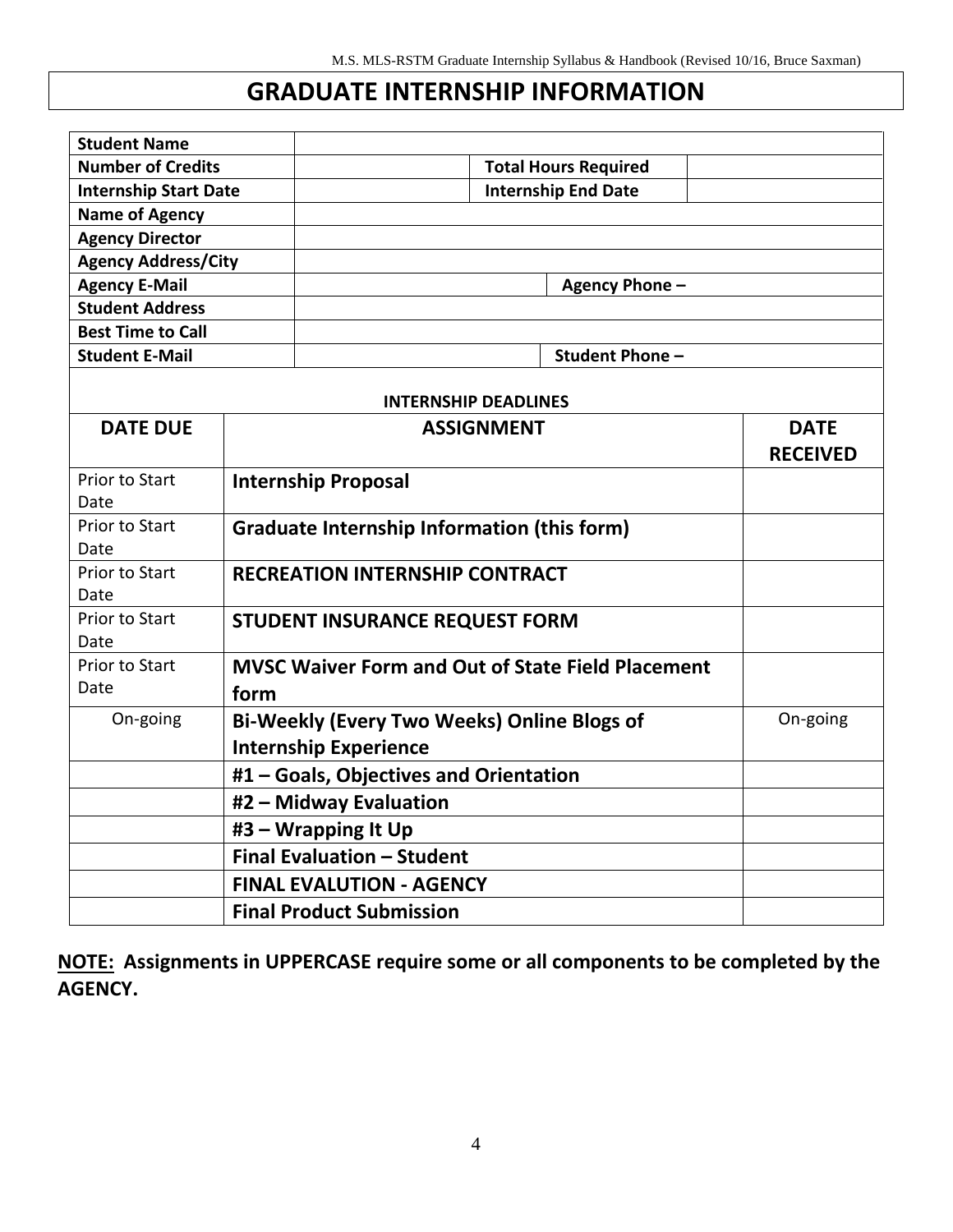#### **Department of Movement Sciences**

# University of Idaho

# **INTERNSHIP PROPOSAL**

#### **INTERNSHIP GENERAL INFORMATION**

The internship is intended to provide students with experiences in observing, assisting, and working in a supervised professional setting. The program is experiential and the outcomes will vary with each individual. This form must be complete and submitted prior to receiving approval to confirm your internship.

| <b>Student Name</b>                                                                    |                             |
|----------------------------------------------------------------------------------------|-----------------------------|
| <b>Student Contact (email</b>                                                          |                             |
| & phone)                                                                               |                             |
| Student ID#                                                                            | # of Credits                |
| <b>Internship Dates</b><br>(only semester dates)                                       | Approximate hours per week: |
| Type of Site (school,<br>medical, fitness,<br>recreation, etc.)                        |                             |
| Name and location of<br><b>Internship Site</b>                                         |                             |
| <b>Supervisor Title,</b><br><b>Credentials and</b><br><b>Experience-be</b><br>specific |                             |

|                                                                                                    | <b>INTERNSHIP DETAILS (attach a job description)</b>                                       |  |  |  |
|----------------------------------------------------------------------------------------------------|--------------------------------------------------------------------------------------------|--|--|--|
| What are your<br>expected<br>responsibilities at this<br>internship? (include<br>primary tasks and |                                                                                            |  |  |  |
| How will you apply<br>your academic courses<br>to this opportunity?                                |                                                                                            |  |  |  |
| What do you expect to<br>learn from this<br>opportunity that<br>applies to your career<br>goals?   |                                                                                            |  |  |  |
| What information does<br>the site require for you<br>to obtain prior to being<br>selected?         | (i.e., affiliation agreements, health insurance, liability insurance, medical forms, etc.) |  |  |  |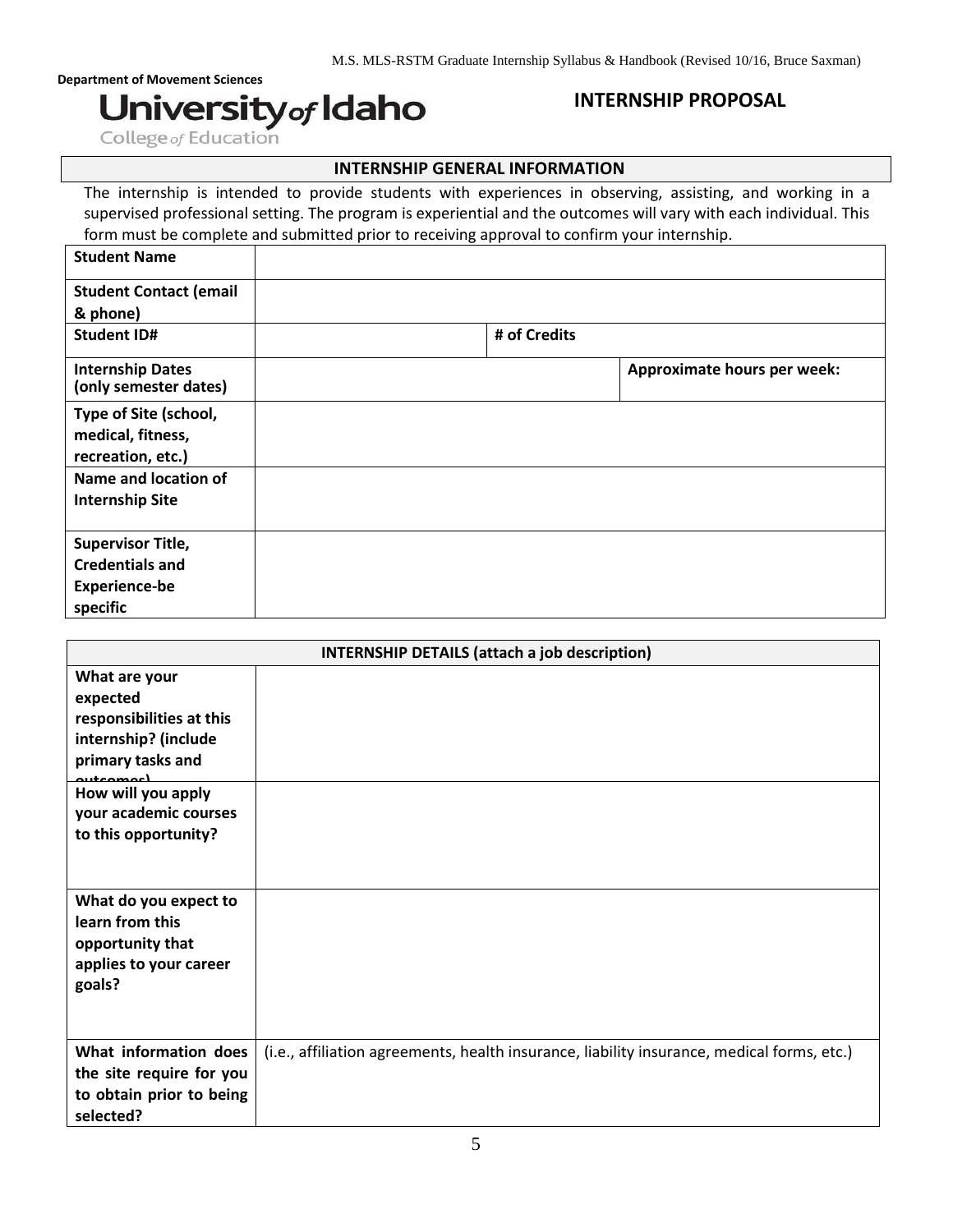| <b>University Designee Approval and Comments</b>                                                                                                                                            |              |                    |  |
|---------------------------------------------------------------------------------------------------------------------------------------------------------------------------------------------|--------------|--------------------|--|
| <b>Name of reviewer:</b>                                                                                                                                                                    | Phone:       | Email:             |  |
| Professor Bruce Saxman                                                                                                                                                                      | 208-885-2165 | bsaxman@uidaho.edu |  |
| <b>Signature of reviewer:</b>                                                                                                                                                               | Date:        |                    |  |
| Comments, suggestion, feedback (include any necessary changes to the responsibilities/experience, any required specific<br>outcome objectives, and requests for site supervision feedback): |              |                    |  |

**You must include this proposal with your final Internship Contract.**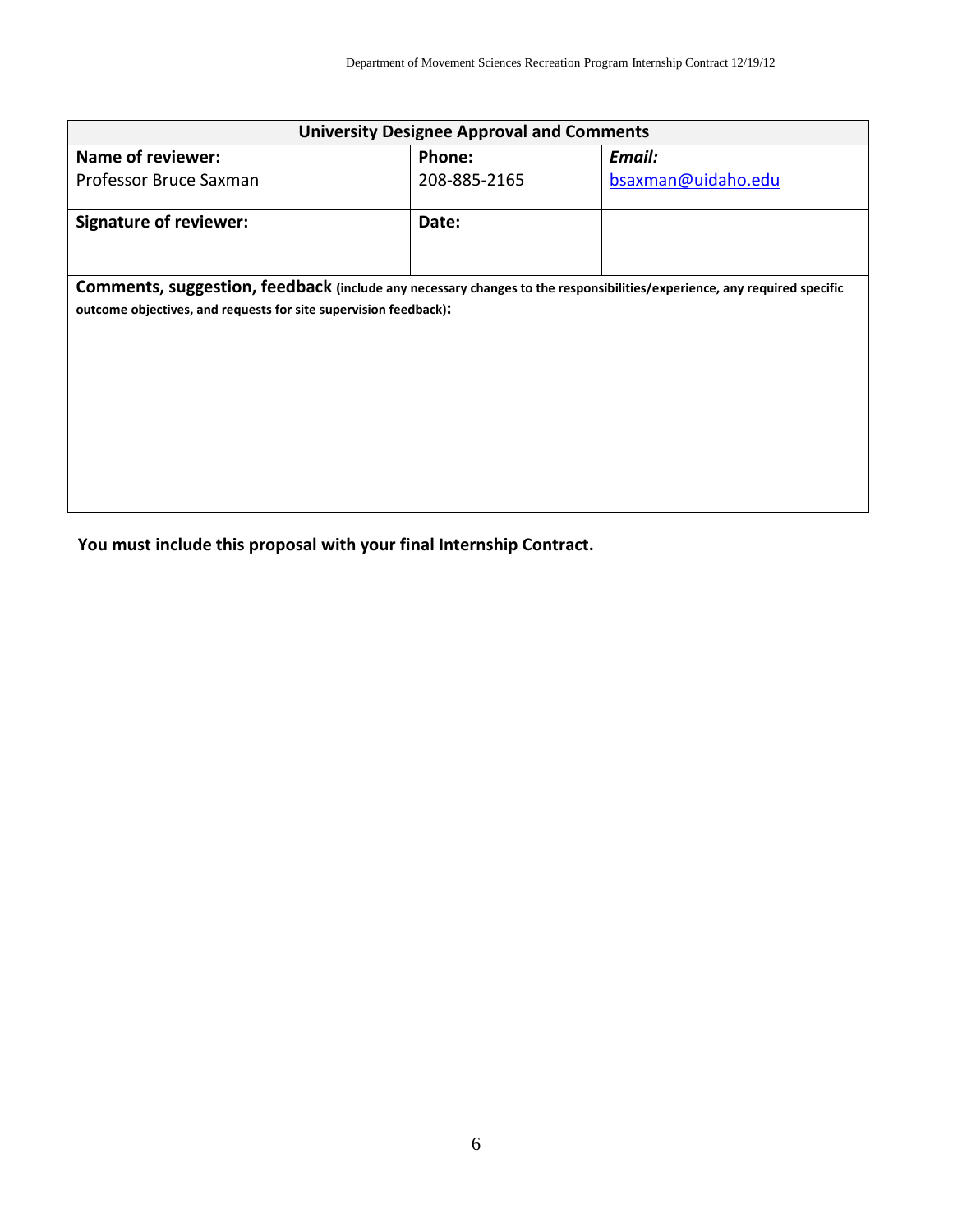

# **Department of Movement Sciences INTERNSHIP CONTRACT**

#### **INTERNSHIP GENERAL INFORMATION**

The internship is intended to provide students with experiences in observing, assisting, and working in a supervised professional setting. The program is experiential and the outcomes will vary with each individual. This form must be complete and accurate and submitted to UI within four weeks of the course start date.

| <b>Student Name</b>                              |                                   |
|--------------------------------------------------|-----------------------------------|
| <b>Internship Dates</b><br>(only semester dates) | <b>Course Prefix &amp; Number</b> |
| Name of Internship<br><b>Site</b>                |                                   |
| <b>Site Address/City</b>                         |                                   |
| <b>Site Website</b>                              |                                   |
| <b>Internship Supervisor</b>                     |                                   |
| <b>Supervisor E-Mail</b>                         | <b>Supervisor Phone</b>           |

| <b>INTERNSHIP DETAILS</b> (attach a job description as well) |                                                                           |  |  |  |
|--------------------------------------------------------------|---------------------------------------------------------------------------|--|--|--|
| Description of experience.                                   | (e.g., ?% administration, ?% job shadow, ?% assist with tasks)            |  |  |  |
| (What will you do? Include                                   |                                                                           |  |  |  |
| 5 primary tasks.)                                            |                                                                           |  |  |  |
|                                                              |                                                                           |  |  |  |
|                                                              |                                                                           |  |  |  |
|                                                              |                                                                           |  |  |  |
|                                                              |                                                                           |  |  |  |
|                                                              |                                                                           |  |  |  |
|                                                              |                                                                           |  |  |  |
|                                                              |                                                                           |  |  |  |
|                                                              |                                                                           |  |  |  |
| <b>Type of Supervision</b>                                   | (e.g., weekly meetings, indirect supervision 50%, direct supervision 80%) |  |  |  |
|                                                              |                                                                           |  |  |  |
|                                                              |                                                                           |  |  |  |
|                                                              |                                                                           |  |  |  |
|                                                              |                                                                           |  |  |  |
|                                                              |                                                                           |  |  |  |
|                                                              |                                                                           |  |  |  |
|                                                              |                                                                           |  |  |  |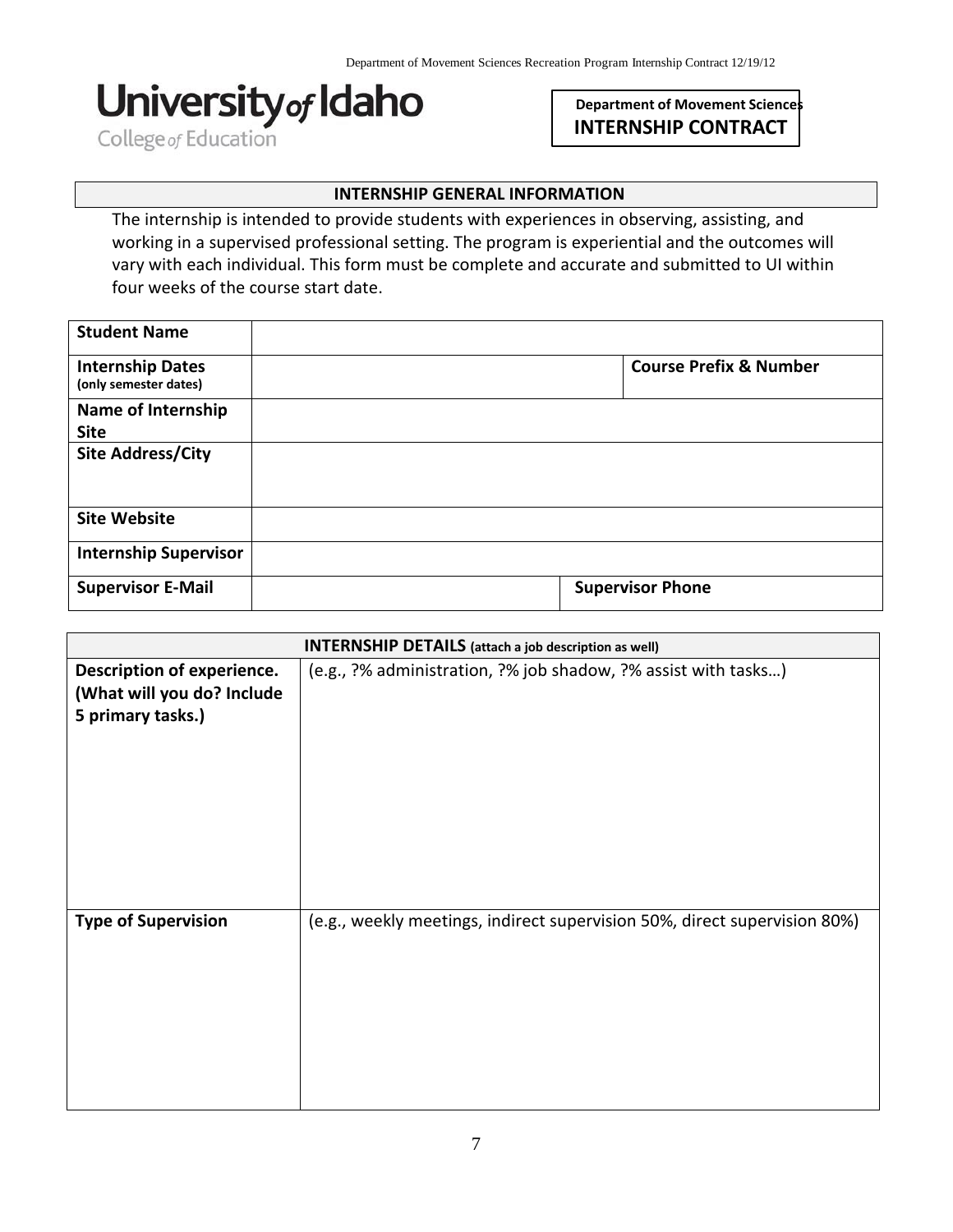| Department of Movement Sciences Recreation Program Internship Contract 12/19/12 |                                                                                              |                                                                |  |
|---------------------------------------------------------------------------------|----------------------------------------------------------------------------------------------|----------------------------------------------------------------|--|
| <b>INTERNSHIP COORDINATOR AND SUPERVISOR INFO</b>                               |                                                                                              |                                                                |  |
| <b>Recreation Internship Supervisor:</b>                                        |                                                                                              | <b>Phone</b> (208) 885-2165   <b>Email:</b> bsaxman@uidaho.edu |  |
| Professor Bruce Saxman                                                          |                                                                                              |                                                                |  |
| <b>Address</b>                                                                  | University of Idaho, Department of Movement Sciences,<br>College of Education, ID 83844-2401 |                                                                |  |

#### **\*\*This form must be attached to the original proposal.**

Signatures on this document confirm that this is the working agreement for this internship and that all of the *statements below are understood by the student and the supervisor.*

The internship will be a minimum of 270 hours during the semester dates listed above. No hours can be worked outside of the semester's academic dates.

The internship is an academic course with required assignments that must be completed by the student. The student must access the course via Blackboard Learn and follow the syllabus posted.

The supervisor will be required to complete student evaluations as well as review the student's goals and objectives. The student will provide the appropriate documentation.

The student will share the Welcome Packet and the syllabus with the supervisor.

The student will take initiative to learn, ask questions, and get hands on experience where applicable.

The supervisor will allow the students to be involved in the experience noted above and will provide supervision as described.

Any questions, concerns, or issues should be directed to the university supervisor listed above.

#### **PLEASE CHECK ONE OF THE FOLLOWING BOXES:**

**This agency DOES D** or **DOES NOT D** provide liability insurance coverage for UI practicum students. (If you are a public school district you likely provide liability insurance)

*Student Signature Date*

*Agency Intern Supervisor Signature Date*

*University Coordinator/Director Signature Date*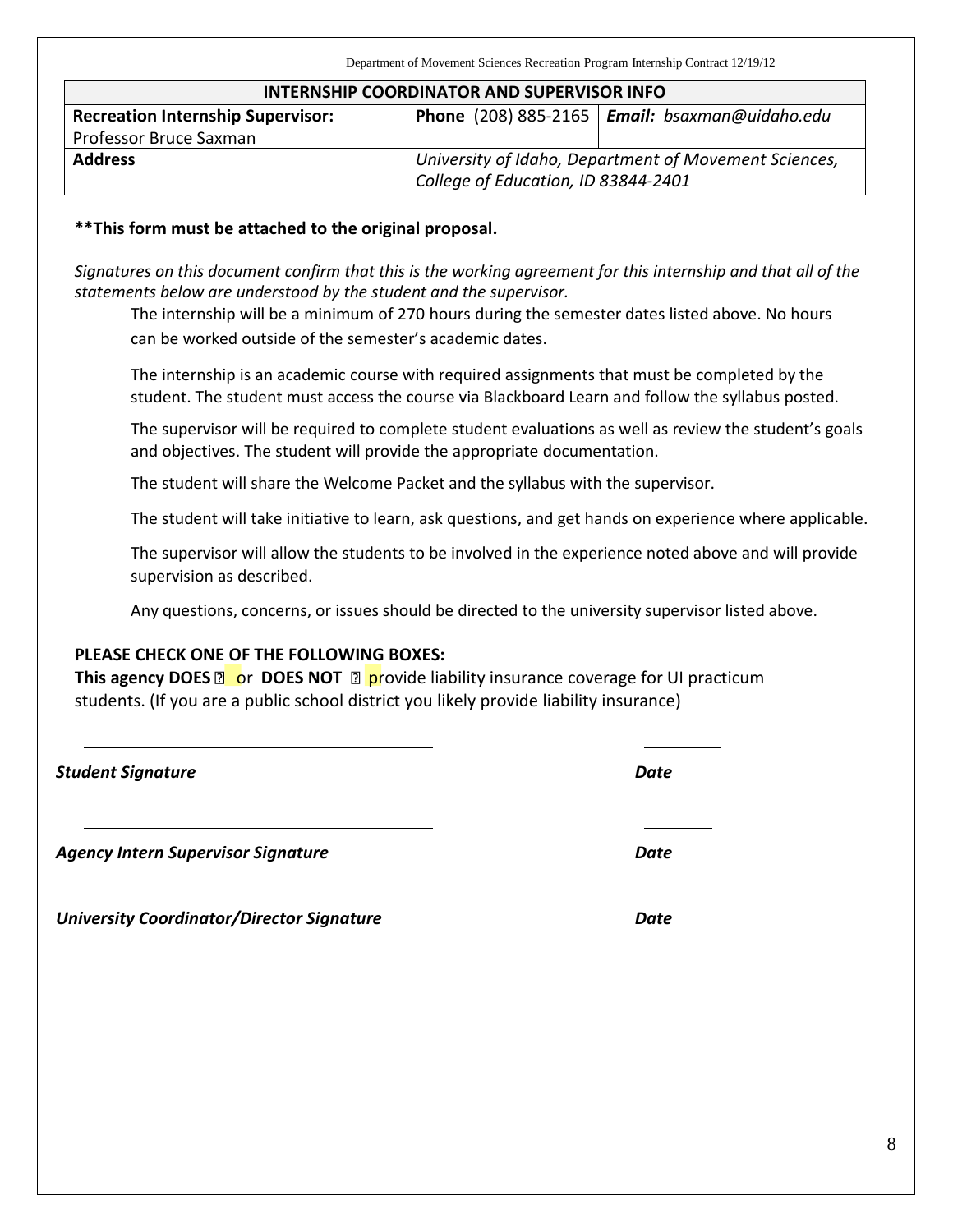# **UNIVERSITY OF IDAHO - STUDENT PRACTICUM/INTERNSHIP LIABILITY COVERAGE**

<http://www.uidaho.edu/infrastructure/pss/risk-management/insurance/internship>

# **OUT OF STATE FIELD PLACEMENT**

Distance and Extended Education (DEE) reviews out of state field experiences *(for on campus and distance students)* to ensure that the university is in compliance with all authorization requirements for a particular state. If your internship is taking place outside of Idaho complete the form located here: <https://uidee.files.wordpress.com/2011/03/field-placement-report2.pdf>. This must be completed and emailed to [dee@uidaho.edu](mailto:dee@uidaho.edu) **at least 60 days before your internship begins.**

#### **REQUIREMENTS AND SUPPORT SERVICES:**

Read and become familiar with the University of Idaho undergraduate code of conduct, code of ethics for Idaho professional educators, & NASPE code of conduct. The following links will be helpful: [http://www.webs.uidaho.edu/fsh/2300.html,](http://www.webs.uidaho.edu/fsh/2300.html) [http://www.sde.idaho.gov/TeacherCertification/docs/ethics/Ethics2006.pdf,](http://www.sde.idaho.gov/TeacherCertification/docs/ethics/Ethics2006.pdf) & [http://www.aahperd.org/NASPE/pdf\\_files/pos\\_papers/resource-code.pdf.](http://www.aahperd.org/NASPE/pdf_files/pos_papers/resource-code.pdf)

Disability Support Services Accommodations Statement: Accommodations at UI are available for students who have documented temporary or permanent disabilities. All accommodations must be approved through Disability Support Services located in the Idaho Commons Building, Room 306 (885-630, [dss@uidaho.edu,](mailto:dss@uidaho.edu) [www.access.uidaho.edu\)](http://www.access.uidaho.edu/).

#### **COLLEGE OF EDUCATION:**

**Vision.** The College of Education envisions being a leading, diverse, nationally recognized educational community. Our caring faculty members and innovative curriculum are: (a) preparing professionals through integrated programs grounded in research, (b) generating and evaluating knowledge through disciplinary and interdisciplinary scholarship, and (c) informing professional practice and community life through the exchange and utilization of knowledge. Together, our college community is achieving this vision through a culture of openness, innovation, and collaboration.

**Mission.** The College of Education enriches lives by advancing excellence in research and practice in education, leadership, and applied human arts and sciences.

**Conceptual Framework.** University of Idaho educators CARE. Together we develop as scholar practitioners who value and professionally apply and advance: (a) Cultural Proficiency; (b) Assessment, Teaching, and Learning; (c) Reflective Scholarship & Practice; and, (d) Engaging in Community Building & Partnerships.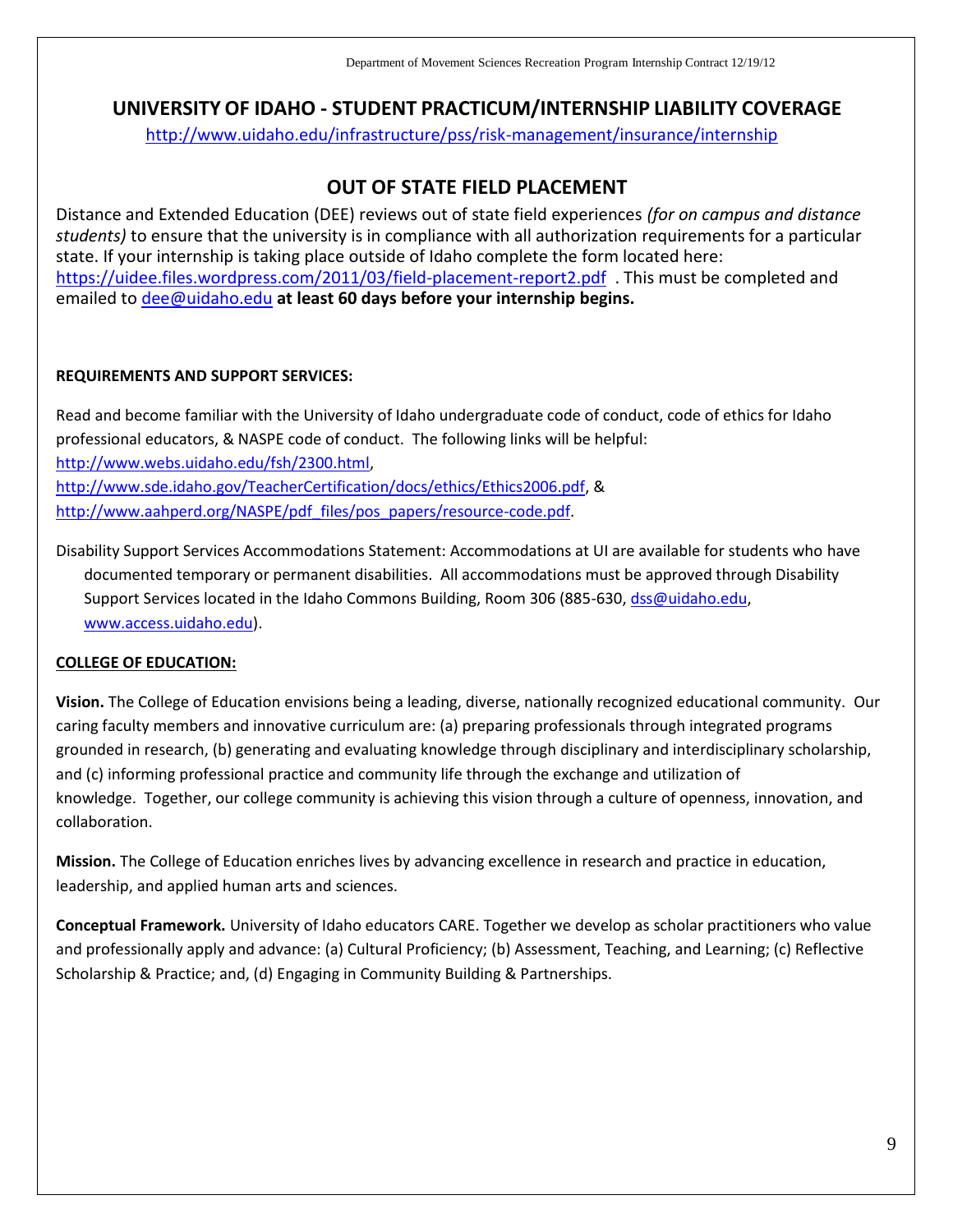# **BI-WEEKLY (EVERY TWO WEEKS) ONLINE BLOGS**

You will provide blogs online through the Bblearn course site that log your hours and explain what you have been doing. You are required to submit the blogs to Bblearn **at least every two weeks** with a total of **8 blogs required**. These blogs will serve as a way for us to keep in contact with you about what you are doing and learning, and will allow us to send you feedback to facilitate your professional growth.

Regardless of the number of hours that you have completed in those weeks, submit the blogs at least every other week and with 8 blogs required. There will be lots of space on Bblearn for the blogs.

Using the Blog template on Bblearn you will provide a daily summary log of the hours you have worked and a brief description of the key activities performed. Please make sure that you highlight key activities that stood out, lessons learned, or questions that you have for your UI supervisor. Make sure that you fill out each row and column. By keeping e and a running total of hours we can make sure that you are on track!

| Week One.<br>Jan $10th$ -17th   | <b>Time</b>       | <b>Hours</b><br><b>Worked</b> | <b>Key Activities</b>                                                                                                                                                                                                                                       |
|---------------------------------|-------------------|-------------------------------|-------------------------------------------------------------------------------------------------------------------------------------------------------------------------------------------------------------------------------------------------------------|
| Monday                          | $8:30-$<br>9:30a  | 1                             | Prepped the work area for the day- basic cleaning and set up of<br>equipment                                                                                                                                                                                |
|                                 | $9:30-$<br>12:00p | 2.5                           | Aided supervisor with material distribution and data collection.                                                                                                                                                                                            |
|                                 | $1:00-$<br>5:00p  | 4                             | Assisted in program design, site selections, and participant recruitment.<br>This was really interesting as I had not done this before. I also realized just<br>how much work went into it all.                                                             |
| Tuesday                         | $8:00-$<br>11:30a | 3.5                           | Met with a patient who was 102 years old. We talked a lot about her<br>health over the years. She told me all aboutThis experience stood out to<br>me because                                                                                               |
|                                 | $12:00-$<br>5:00p | 5                             | Spent the afternoon observing lots of patients get treatment. I was not<br>really sure when to ask for help and when I should just get on with the<br>task. Should I just go and ask for help or see what they think of the work<br>at the end of the week? |
| Wednesday                       |                   |                               | And so on $\ldots$                                                                                                                                                                                                                                          |
| <b>Week One Total</b><br>Hours: |                   | 40                            | Total hours so far = 40                                                                                                                                                                                                                                     |

#### **Example Blogs**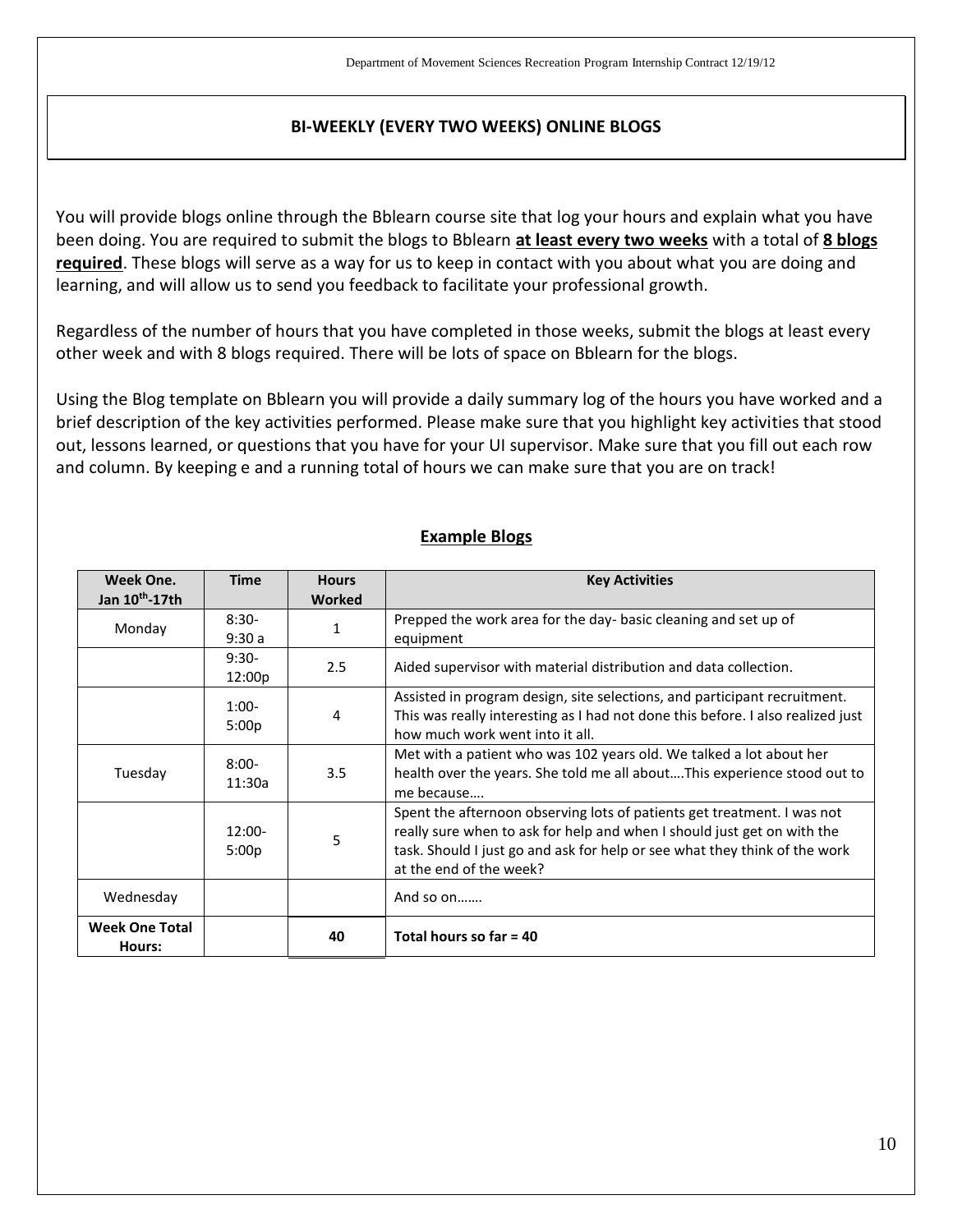#### **ASSIGNMENT - GETTING STARTED**

#### **GOALS AND OBJECTIVES**

- **Part A Formulate a list of goals for yourself for the field experience. In order to do this, you might ask yourself the following questions: How do you want to be different at the end of the experience? What experiences or skills do you want to acquire? Remember: Goals are very general and simplistic. You should have three or more goals!**
- **Part B For each of the goals you have listed, list specific objectives. (Remember, a well written objective contains an observable behavior, the conditions under which you expect that behavior to occur and how you will judge or measure whether you have been successful in meeting the objective.)**

**At the conclusion of my internship experience:**

- **1.**
- **2.**
- **3.**
- **4.**

#### **ORIENTATION**

**Part A Describe your orientation to the agency/institution. Include at least three positive elements about the process. Also include issues of concern, if they exist. Describe your feelings about your first two weeks.**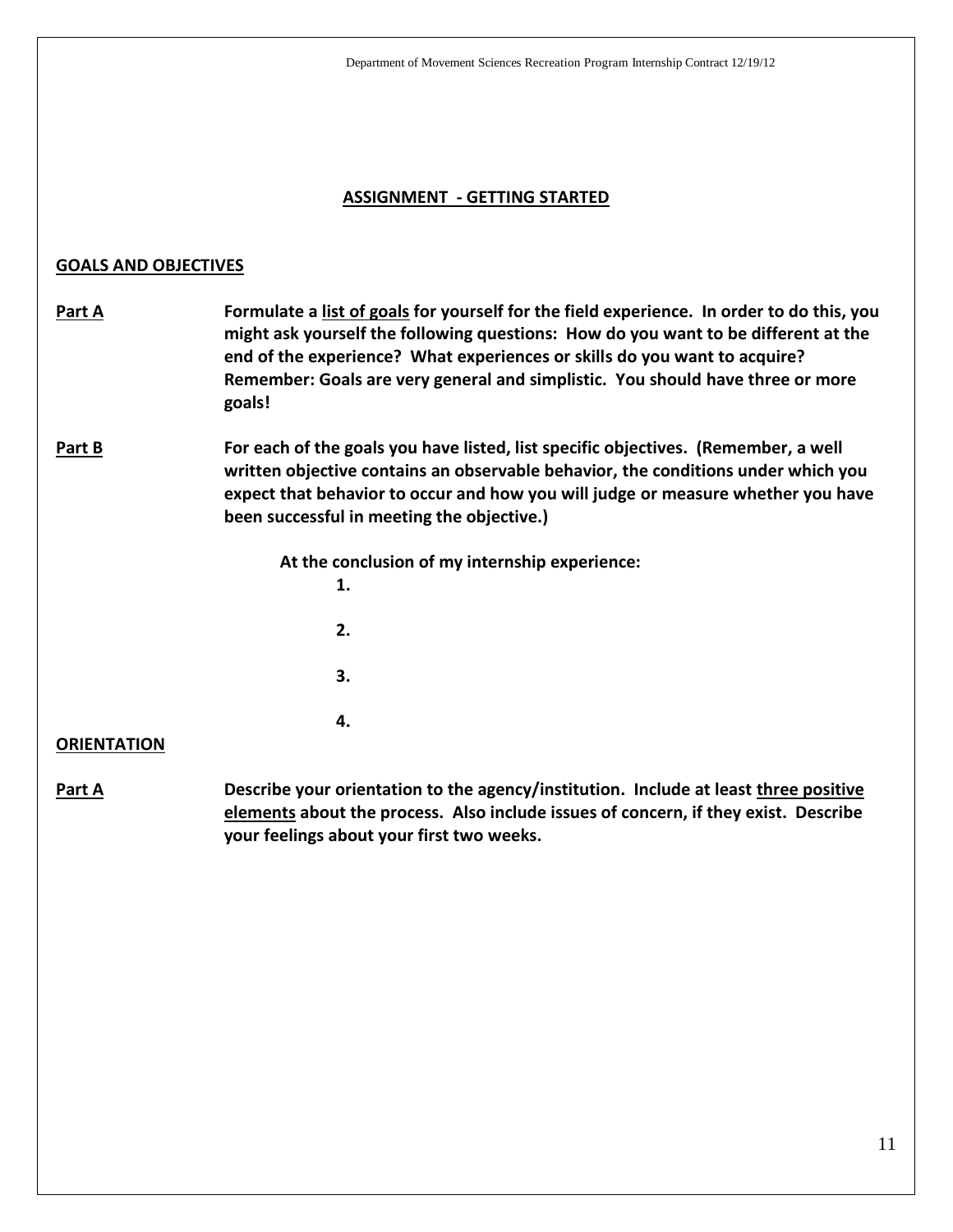#### **ASSIGNMENT - MIDWAY EVALUATION**

*Summarize and evaluate your experiences thus far in your internship.*

- **1. Is this experience what you expected? Explain.**
- **2. Is this experience meeting your needs? Explain.**
- **3. Is the supervision you are receiving adequate? Explain.**
- **4. What contributions are you making to the agency?**
- **5. How can the internship experience be more meaningful? What can you do to make it so?**
- **6. What do you perceive as being your strengths at this point? What are your weaknesses?**
- **7. From assignment #1, what objectives have you met?**
- **8. What objectives remain? Which of these do you expect to be able to meet?**
- **9. Are there any goals you do not expect to be able to meet? Comment on these.**
- **10. Are there additional goals and objectives that you want to add? Why do you feel these are important?**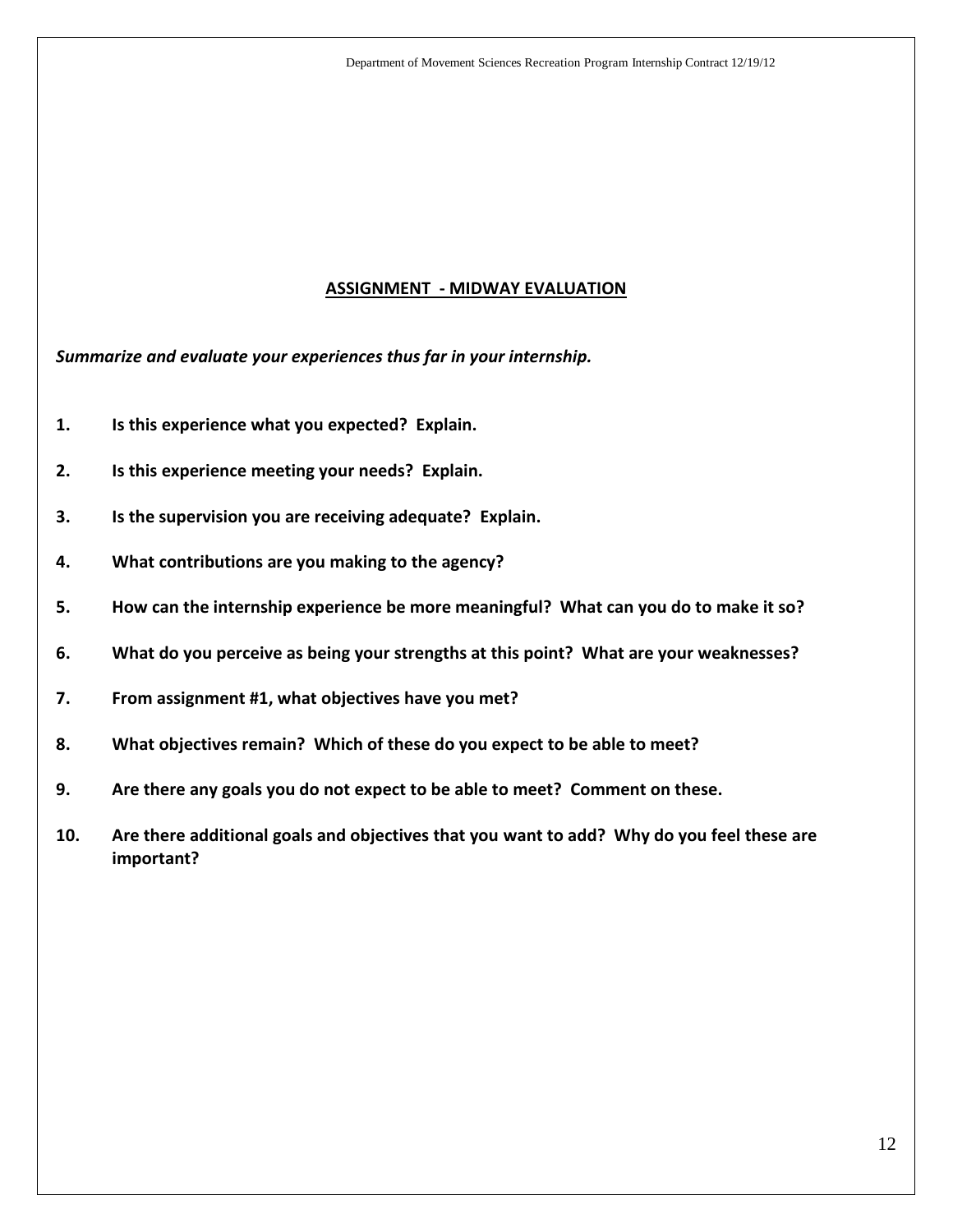## **ASSIGNMENT - WRAPPING IT UP**

*Include the following items in your final report:*

- **1. Description of the contributions you made during your internship (e.g., programs developed, materials written or designed, activities initiated, assistance in in-service training, job analysis, etc.)**
- **2. General overview of the types of tasks you performed and the opportunities you had for administrative, supervisory, programming and activity leadership involvement at the site.**
- **3. Discussion of problems or difficulties encountered, personal and otherwise. Describe approaches you tried to alleviate adverse or problematic situations.**
- **4. Self-analysis in terms of professional and personal growth; development of competencies; surfacing of strengths and limitations; emerging attitudes and values; ability to develop interpersonal relationships; crystallization of career objectives; feelings of increased/decreased confidence and assertiveness; satisfaction/dissatisfaction with career choice, etc.**
- **5. Recommendations for improving the internship program.**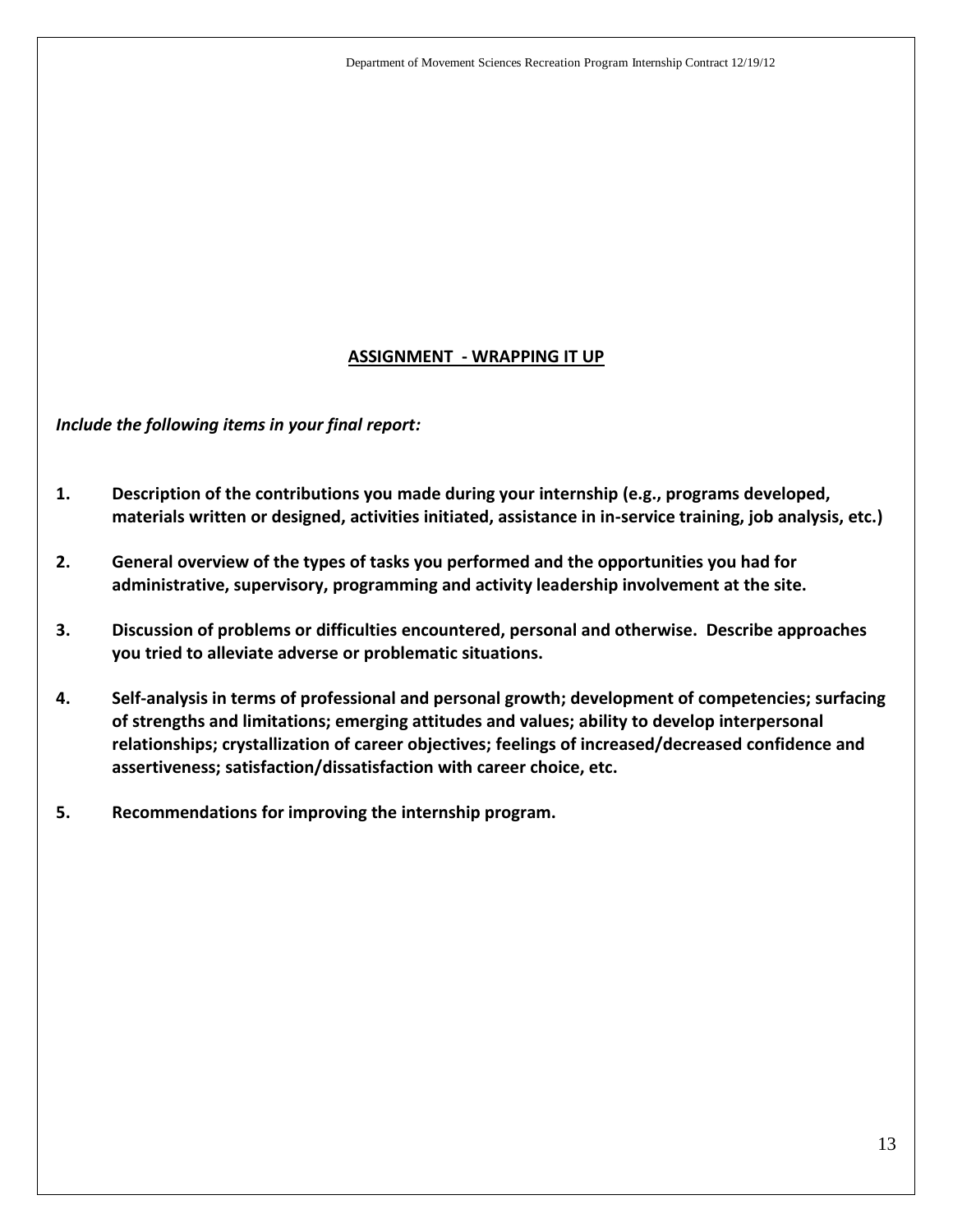#### **ASSIGNMENT – STUDENT FINAL EVALUATION OF INTERNSHIP**

Date: \_\_\_\_\_\_\_\_\_\_\_\_\_\_\_\_\_\_\_

Student's Name: \_\_\_\_\_\_\_\_\_\_\_\_\_\_\_\_\_\_\_\_\_\_\_\_\_\_\_\_\_\_\_\_\_\_\_\_\_\_\_\_\_\_\_\_\_\_\_\_\_

Agency:

DIRECTIONS:

Please rate your internship experience according to the following professional opportunities. Fill in the appropriate number for each.

- 
- 1. No opportunity 4. Above Average
- 2. Below Average 5. Excellent
- 3. Average
- 
- Opportunity to take leadership roles was part of my internship.

Diverse work experiences, interesting interactions, and unique locations were part of my internship.

- Learning new skill sets and practicing those skills was part of my internship.
- I utilized my personal education, background and training for my internship experience.

#### DIRECTIONS:

Please provide a written response to the following two questions. Describe in detail your thoughts.

1. In regard to preparedness for the internship experience. What graduate classes and previous experiences were most useful?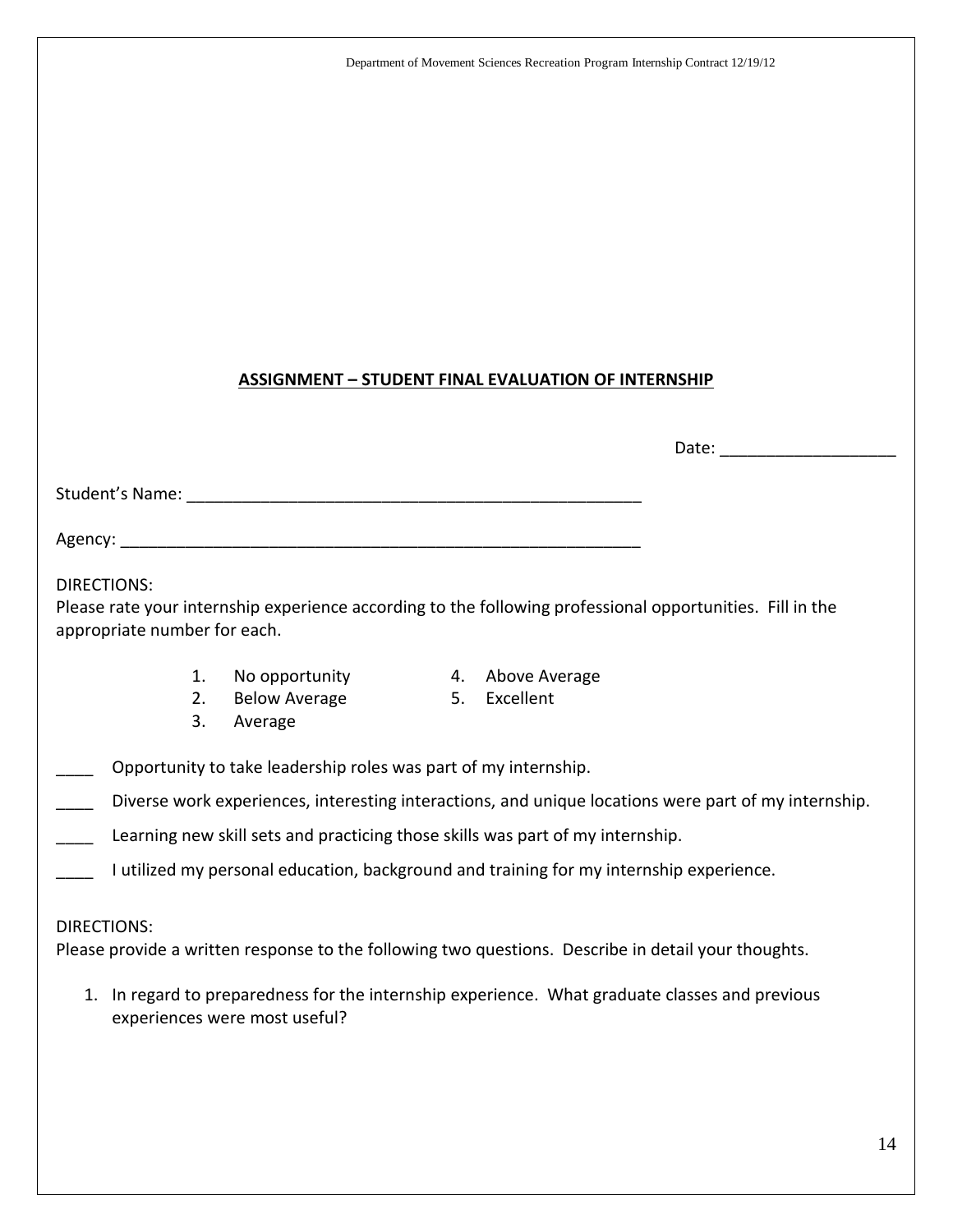2. What types of classes or learning experiences would you have better prepared you for the internship?

#### **ASSIGNMENT – AGENCY FINAL EVALUATION OF STUDENT**

Date: \_\_\_\_\_\_\_\_\_\_\_\_\_\_\_\_\_\_\_

| Student's Name: |  |
|-----------------|--|
|                 |  |

Agency:

| Agency Internship/Supervisor: |
|-------------------------------|
|                               |

# **PART A**

#### DIRECTIONS:

Please indicate by a check in the appropriate space the description which best fits the student. Check only one space for each quality. Students will be graded on a scale from 1-6.

- 1. No opportunity to observe
- 2. The student does not meet the basic requirements
- 3. The student does work which is acceptable, but needs close supervision
- 4. The student does a good job and requires little supervision
- 5. The student does a good job and requires no supervision
- 6. The student is doing an exceptionally outstanding job

Please check in the following four areas:

- \_\_\_\_\_ A. Administration
- \_\_\_\_\_ B. Supervision
- \_\_\_\_ C. Program Planning
- **LETTE:** D. Community & Public Relations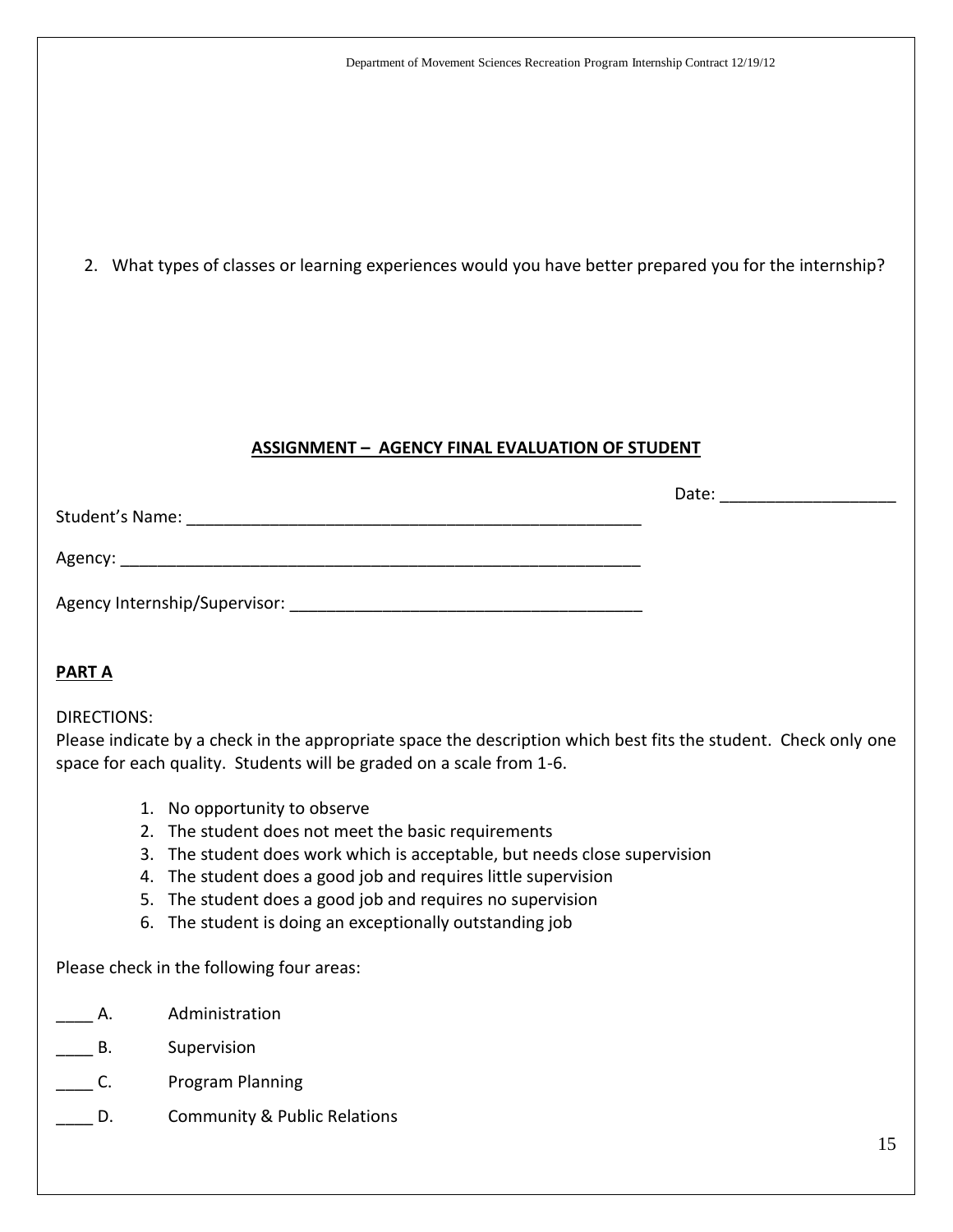| Department of Movement Sciences Recreation Program Internship Contract 12/19/12                                                                       |    |
|-------------------------------------------------------------------------------------------------------------------------------------------------------|----|
| Comments:                                                                                                                                             |    |
|                                                                                                                                                       |    |
|                                                                                                                                                       |    |
|                                                                                                                                                       |    |
|                                                                                                                                                       |    |
| Letter Grade In:                                                                                                                                      |    |
| Administration<br>Program Planning                                                                                                                    |    |
| <b>Community &amp; Public Relations</b><br>Supervision _____                                                                                          |    |
|                                                                                                                                                       |    |
| <b>PART B</b>                                                                                                                                         |    |
| STUDENT PROFESSIONAL QUALITIES                                                                                                                        |    |
| <b>DIRECTIONS:</b><br>Please rate this student according to the following professional qualities. Fill in the appropriate number for<br>each quality. |    |
|                                                                                                                                                       |    |
| 1.<br>No opportunity<br>4. Above Average<br>Excellent<br><b>Below Average</b><br>2.<br>5.                                                             |    |
| 3.<br>Average                                                                                                                                         |    |
| 1. Does he/she reflect a sound philosophy of the recreation field?                                                                                    |    |
| Dependability?<br>$\overline{\phantom{a}}$ 2.                                                                                                         |    |
| $\frac{3}{2}$<br>How well does he/she develop morale among fellow employees and participants?                                                         |    |
| $\frac{4}{1}$<br>Is he/she effective as a leader of others?                                                                                           |    |
| $\frac{1}{\sqrt{2}}$ 5.<br>How well does he/she plan programs?                                                                                        |    |
| 6. Bow well does he/she work and assume a share of the responsibility for agency activities?                                                          |    |
| $\sim$ 7.<br>How well does he/she work with other staff members, parents, community leaders and                                                       |    |
| participants of the agency?                                                                                                                           |    |
| How does he/she react to constructive criticism of a professional nature?<br>8.                                                                       |    |
| How does he/she rank in skills and abilities?<br>9.                                                                                                   |    |
| <b>PART C</b>                                                                                                                                         | 16 |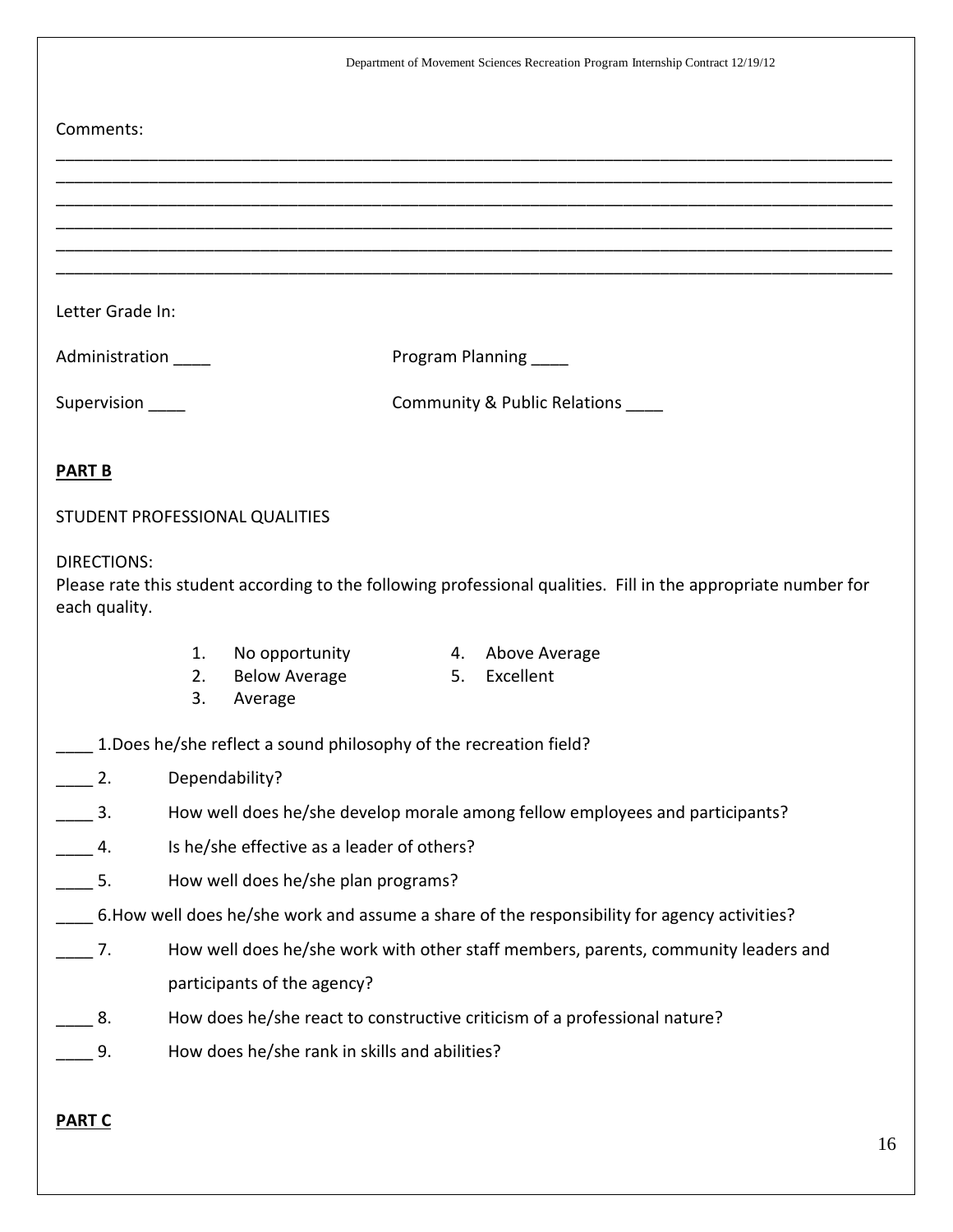#### STUDENT PERSONAL QUALITIES

#### DIRECTIONS:

Please rate the student's personal qualities according to the same scale as used in the professional qualities section.

\_\_\_\_ 1.Appearance, manner, dress, grooming.

**2.** Mental awareness (judgment, understanding of the situation at hand).

\_\_\_\_ 3. Voice and speech (includes grammar, oral expression and appropriateness of speech to

situation).

**4.** Self-expression (written).

5. Emotional maturity (judgment, self-control, responsibility).

\_\_\_\_ 6.Physical Health (in relationship to absenteeism and job performance).

Comments: (Including strengths or weaknesses observed in the student's educational preparation).

*Please submit this form via email to the Recreation Internship Coordinator, Professor Bruce Saxman, at*  [bsaxman@uidaho.edu](mailto:bsaxman@uidaho.edu)*. If you need to mail this form, please send to:* 

Bruce Saxman Department of Movement Sciences University of Idaho 875 Perimeter Drive MS 2401 Moscow, ID 83844-2401

*If you would like to provide comments or feedback on this internship, or should you need to reach the internship coordinator for any other reason, please contact Bruce at* (208) 885-2165*.*

## *Thank You for Your Service as a Site Supervisor!*